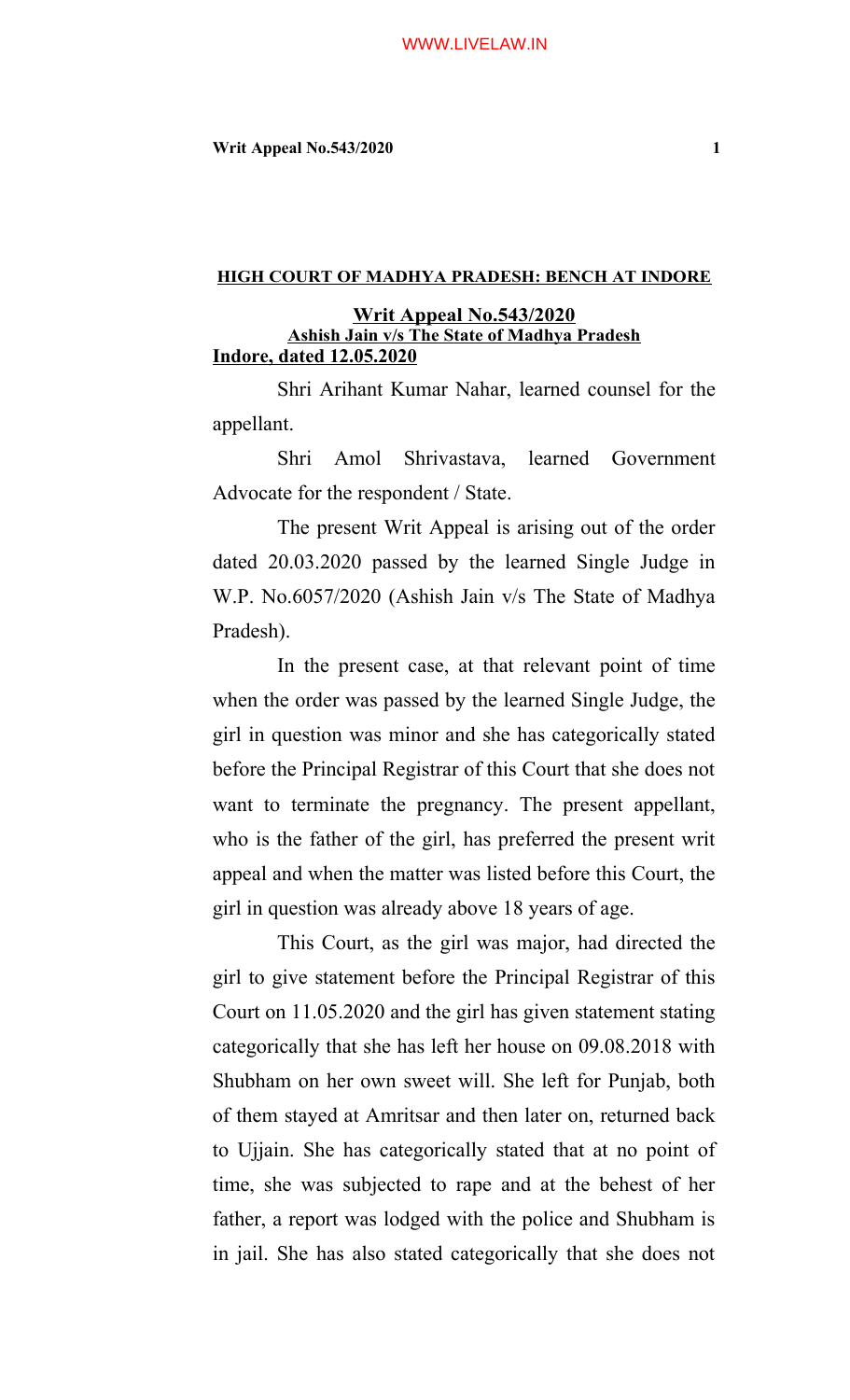want to terminate the pregnancy in fact she wants to marry Shubham and because she wanted to give statement before the Principal Registrar, she has been chased out of the house at this advance stage of pregnancy. She has also stated that she is aged about 22 years and she wants to marry Shubham.

Section 3 of the Medical Termination of Pregnancy Act, 1971 reads as under:-

> "3. When pregnancies may be terminated by registered medical practitioners.-

> [\(1\)](https://indiankanoon.org/doc/1331665/) Notwithstanding anything contained in the Indian Penal Code (45 of 1860), a registered medical practitioner shall not be guilty of any offence under that Code or under any other law for the time being in force, if any pregnancy is terminated by him in accordance with the provisions of this Act.

> [\(2\)](https://indiankanoon.org/doc/357331/) Subject to the provisions of sub-section (4), a pregnancy may be terminated by a registered medical practitioner,-

> [\(a\)](https://indiankanoon.org/doc/317964/) where the length of the pregnancy does not exceed twelve weeks, if such medical practitioner is, or

> [\(b\)](https://indiankanoon.org/doc/312960/) where the length of the pregnancy exceeds twelve weeks but does not exceed twenty weeks, if not less than two registered medical practitioners are, of opinion, formed in good faith, that-

> [\(i\)](https://indiankanoon.org/doc/681103/) the continuance of the pregnancy would involve a risk to the life of the pregnant woman or of grave injury to her physical or mental health; or

> [\(ii\)](https://indiankanoon.org/doc/444500/) there is a substantial risk that if the child were born, it would suffer from such physical or mental abnormalities as to be seriously handicapped. Explanation 1.-Where any pregnancy is alleged by the pregnant woman to have been caused by rape, the anguish caused by such pregnancy shall be presumed to constitute a grave injury to the mental health of the pregnant woman. Explanation 2.-Where any pregnancy occurs as a result of failure of any device or method used by any married woman or her husband for the purpose of limiting the number of children, the anguish caused by such unwanted pregnancy may be presumed to constitute a grave injury to the mental health of the pregnant woman.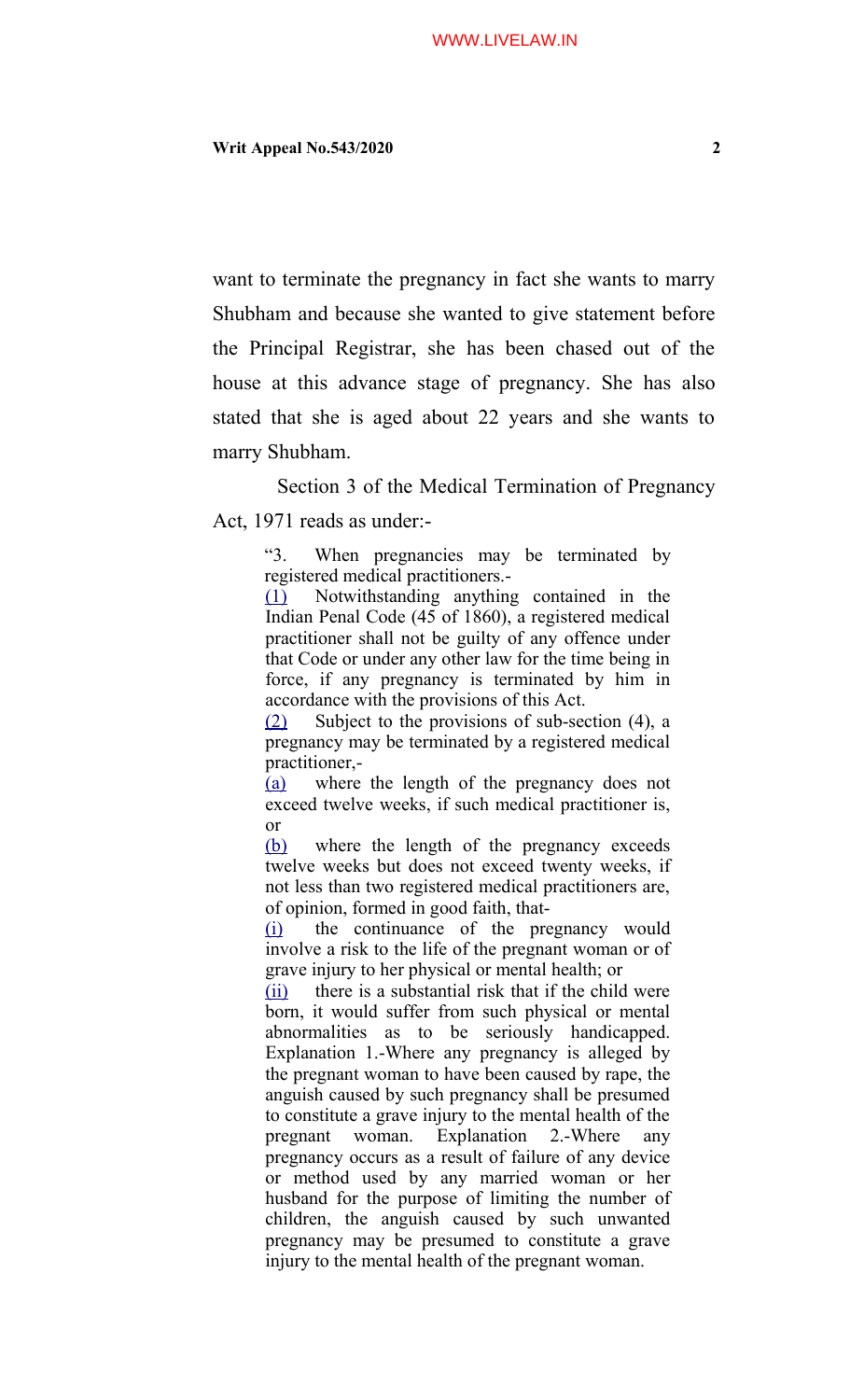# **Writ Appeal No.543/2020** 3

[\(3\)](https://indiankanoon.org/doc/568550/) In determining whether the continuance of a pregnancy would involve such risk of injury to the health as is mentioned in sub-section (2), account may be taken to the pregnant woman's actual or reasonable foreseeable environment.

**[\(4\)](https://indiankanoon.org/doc/403445/) (a) No pregnancy of a woman, who has not attained the age of eighteen years, or, who, having attained the age of eighteen years, is a 4 [mentally ill person], shall be terminated except with the consent in writing of her guardian.**

**[\(b\)](https://indiankanoon.org/doc/1585321/) Save as otherwise provided in clause (a), no pregnancy shall be terminated except with the consent of the pregnant woman."**

In light of the aforesaid statutory provision of law, as the girl in question is major, she does not want to terminate the pregnancy and she has categorically stated so before the Principal Registrar, the question of terminating the pregnancy does not arise. This Court does not find any reason to interfere with the order passed by the learned Single Judge.

It is needless to mention that the girl in question has been chased out by her father, she does not have place to live and she needs help in the matter of delivery of child. The Collector, Indore shall provide proper shelter to the girl in question and the entire treatment shall be provided by the State free of cost as she is at the advance stage of pregnancy and a child is likely to be delivered within a week or two. A copy of this order be sent to the concerned SHO and he shall make an endevour to trace out the girl and arrange her meeting with he Collector. The girl in question shall be free to approach the Collector along with the order passed by this Court and the Collector, Indore shall provide her shelter either in shelter home or in some safe house or in a hostel